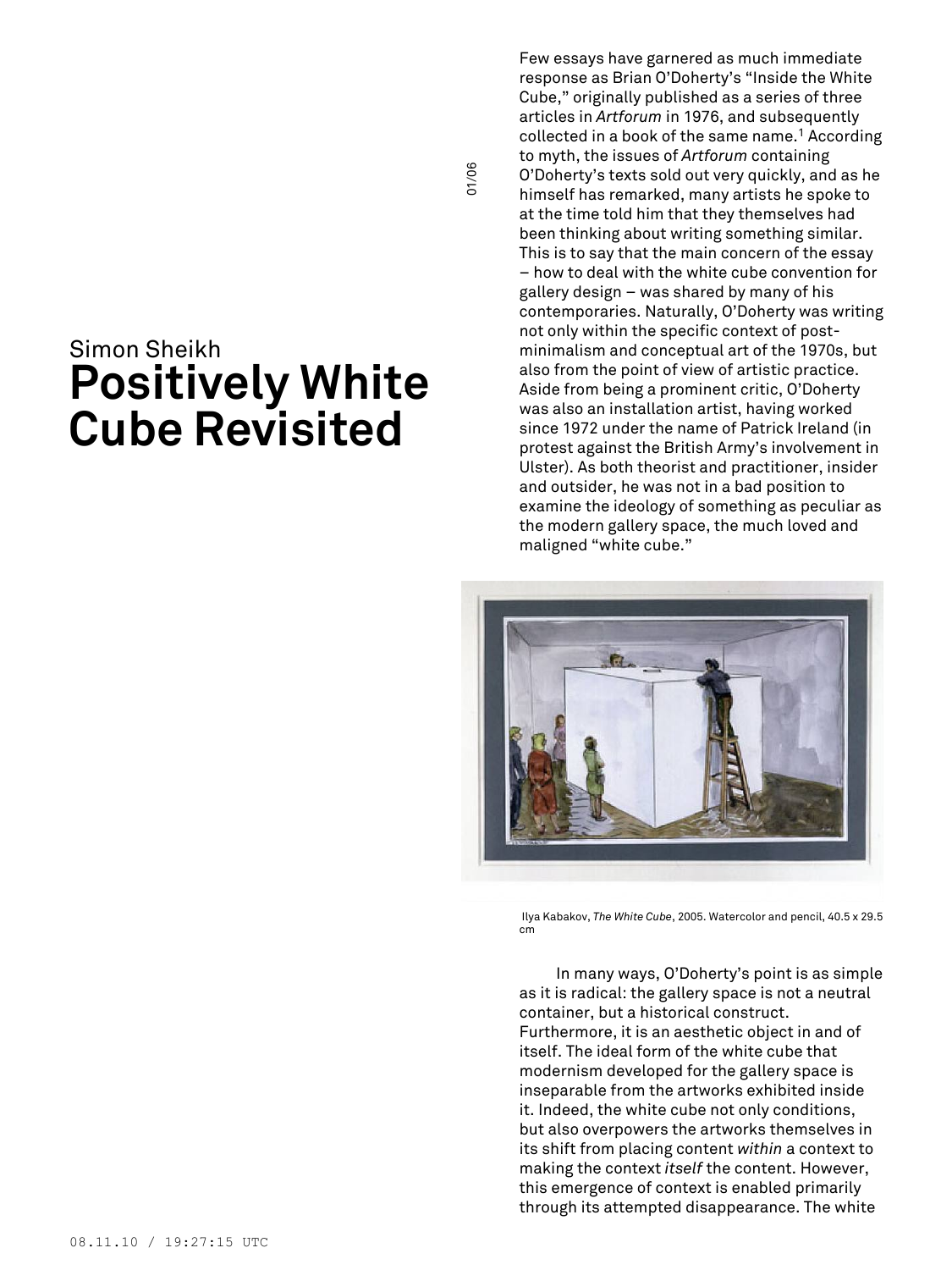# Inside the<br>
White Cube<br>
The *Ideology*<br>
of the Gallery Space<br>
Expanded Edition<br>
by Brian O'Doherty

08.11.10 / 19:27:15 UTC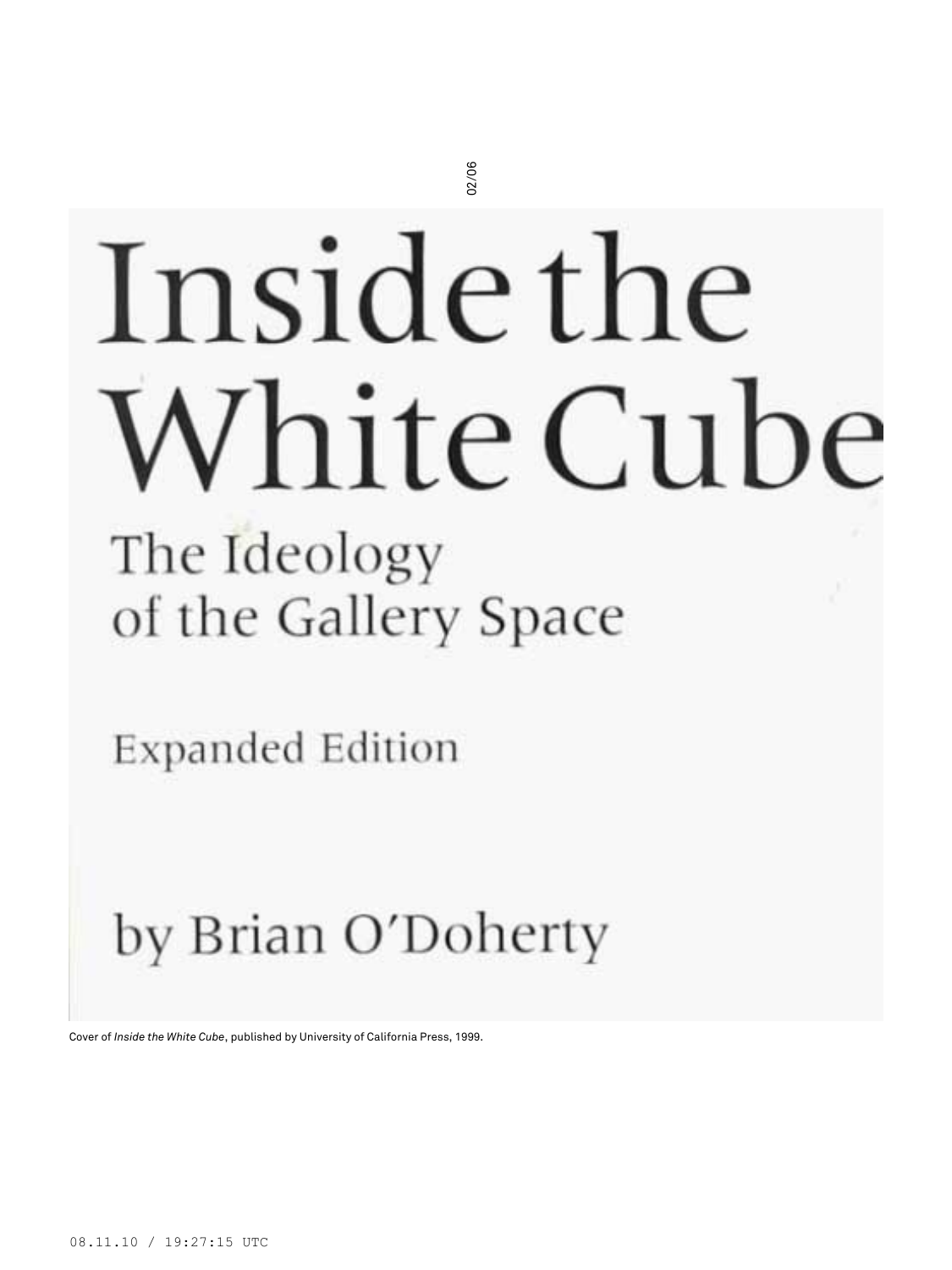

Cerith Wyn Evans, Look at that picture... How does it appear to you now? Does it seem to be Persisting?, 2003.



Installation White Cube, London.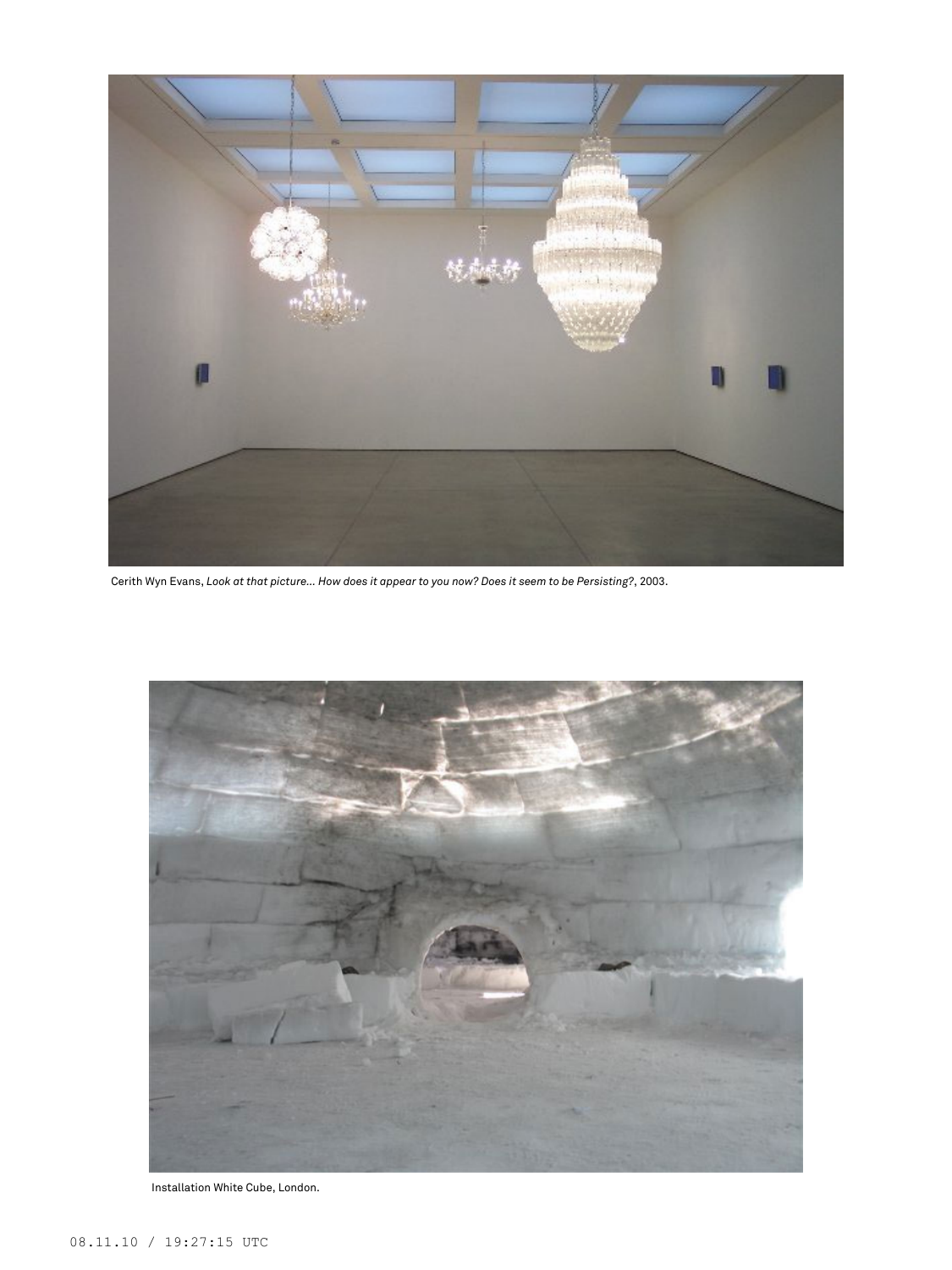cube is conceived as a place free of context, where time and social space are thought to be excluded from the experience of artworks. It is only through the apparent neutrality of appearing outside of daily life and politics that the works within the white cube can appear to be selfcontained – only by being freed from historical time can they attain their aura of timelessness.

04/06



Elmgreen & Dragset, *Dug Down Gallery / Powerless Structures*, 1998. Installation view: Reykjavik Art Museum, Reykjavik, Iceland.

Enter the white cube, with its even walls and its unobtrusive artificial lighting – a sacred space that (despite its modern design) resembles an ancient tomb, undisturbed by time and containing infinite riches. O'Doherty uses this analogy of the tomb and the treasury to illuminate how the white cube was constructed in order to give the artworks a timeless quality (and thus, lasting value) in both an economic and a political sense. It was a space for the immortality of a certain class or caste's cultural values, as well as a staging ground for objects of sound economic investment for possible buyers. O'Doherty thus reminds us that galleries are shops – spaces for producing surplus value, not use value – and as such, the modern gallery employs the formula of the white cube for an architectonics of transcendence in which the specificities of time and of place are replaced by the eternal. In other words, the white cube establishes a crucial dichotomy between that which is to be kept outside (the social and the political) and that which is inside (the staying value of art).

O'Doherty's book offers a critique of this distinction, and his essays have often been seen Simon Sheikh **e-flux** journal #3 — february 2009 Simon Sheikh e-flux journal #3 — february 2009<br>Positively White Cube Revisited

as a turning point in artistic-theoretical perception – from plane to space, and from work to context. His critique can be seen as part and parcel of a general artistic method – that of spatial critique, so prevalent in post-minimalism – and also as a method applied in O'Doherty's own installation work. In this sense, O'Doherty's writings are not art history (though they involve elements thereof), but are rather artist's texts. There is an almost practical aspect to how they instruct an installation artist to deal with space. Indeed, O'Doherty had planned further chapters on the problem of corners and how they interrupt the perfect white walls, as well as a commentary on how to deal with ceilings. O'Doherty's tone is not academic, but humorous and often quite sarcastic (he doesn't shy away from the occasional dig or even dis). As he recasts and rewrites modern art history vis-à-vis various art practices' relationship to the exhibition space, pragmatic answers alternate with theory and references to popular culture. With O'Doherty's position being at once inside and outside, art's histories and practices come to the fore as a strategy for writing. Just as in the cinematic example offered in the first essay's opening passage, it is as if the essays formed a Hollywood movie in which we observe everything from the outside, while simultaneously identifying with the main characters within the narrative.

Not only in the context of art institutions and gallery spaces, but also in broader territorial and political senses, the dichotomy between inside and outside has become a cornerstone of what we would now call installation art. Thus, we should not only read "Inside the White Cube" as the vital document of the 1970s post-studio art scene that it undoubtedly is, but also as a nodal point that connects in two directions: backwards to the modern history of art, and forwards to contemporary spatial practices. It connects to history in that it can be re-interpreted in terms of its issues of space, as already mentioned, and to the contemporary and the recent histories of institutional critique, spatial production and politics. If the gallery space is saturated with ideology (as O'Doherty claims), and if it can be analyzed spatially and politically through artistic practices (such as the ones O'Doherty mentions in his fourth installment in the series "The Gallery as Gesture"), then this method can also be transferred onto other spaces and nonspaces (to reference the work of Michel Foucault and Marc Augé, among others). <sup>2</sup> This can lead to a comparative analysis of space: an analysis of territories, states, institutions, and their contingent mechanisms of inclusion and exclusion, representation and de- presentation – an analysis that not only determines what is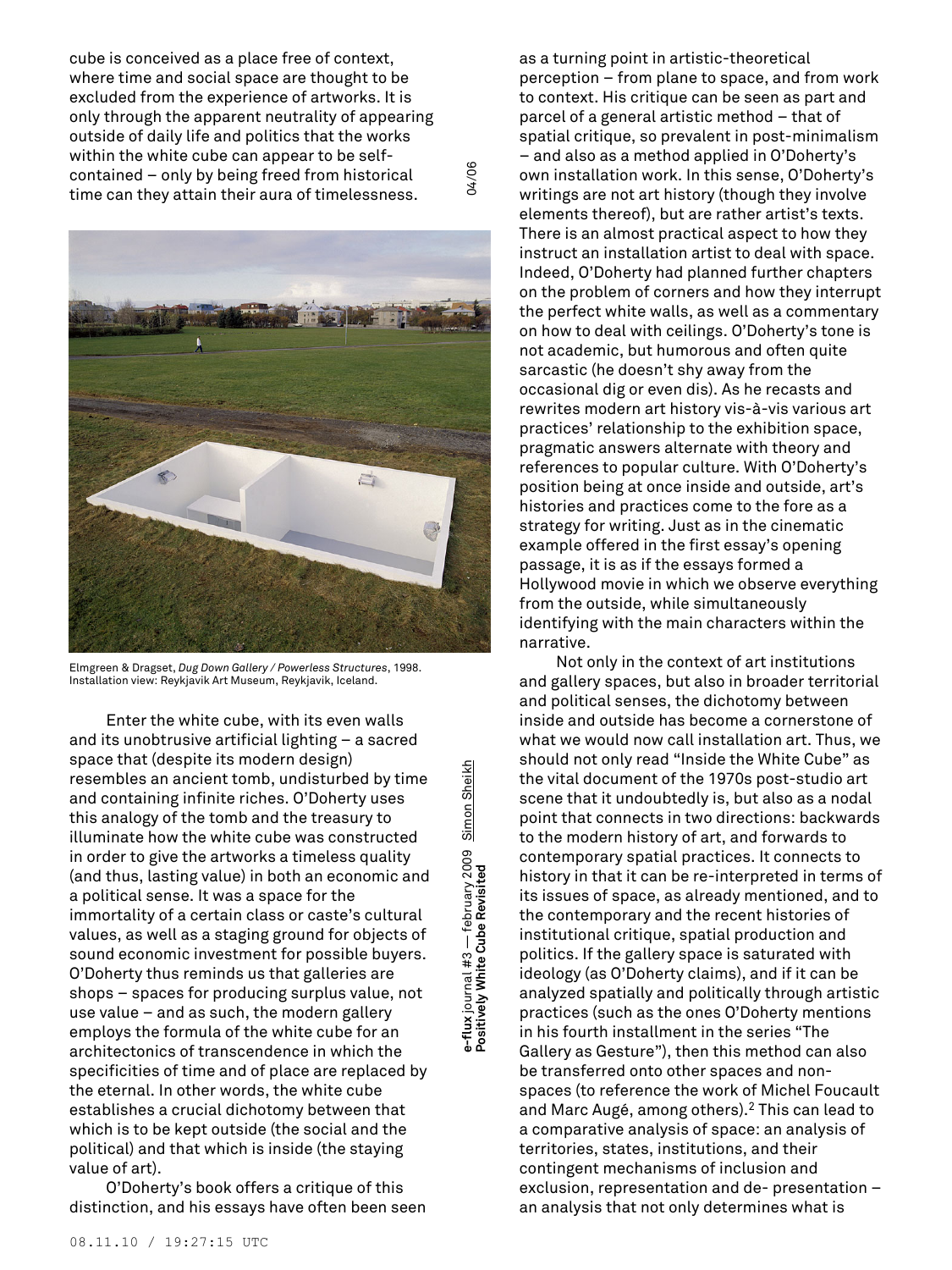shown and what is not shown, but also what must be eradicated in order for one spatial formation to take precedence over another.

As O'Doherty concludes, the spatial arrangement overdetermines – consumes – the works (or, if you will, statements placed within them) to the degree that context becomes content. The task of critical art then becomes one of reflecting and restaging this space. Of course, this is exactly what happened in the 1970s, as well as in the so-called expanded field of art today. As such, O'Doherty's texts attest to the epistemological shift from the modern to the postmodern era of art and politics. In spite of these changes, however, the text not only marks a beginning, an end, or a part of a history, but is equally relevant today as part of a continuous debate – an ongoing struggle, if you will. After all, most galleries, museums, and alternative spaces still employ the white cube as the favored modus operandi for exhibition-making – as the dominant model for the showing of art. Gallery spaces and museums are still white cubes, and their ideology remains one of commodity fetishism and eternal value(s)...

×

Simon Sheikh is a curator and critic. He is currently assistant professor of art theory and coordinator of the Critical Studies program at the Malmö Art Academy in Sweden. He was the director of the Overgaden Institute for Contemporary Art in Copenhagen from 1999 to 2002 and a curator at NIFCA, Helsinki, from 2003 to 2004. He was editor of the magazine *Øjeblikket* from 1996 to 2000 and a member of the project group GLOBE from 1993 to 2000.



05/06

SpY, *Rubik's cube for the lazy person*.